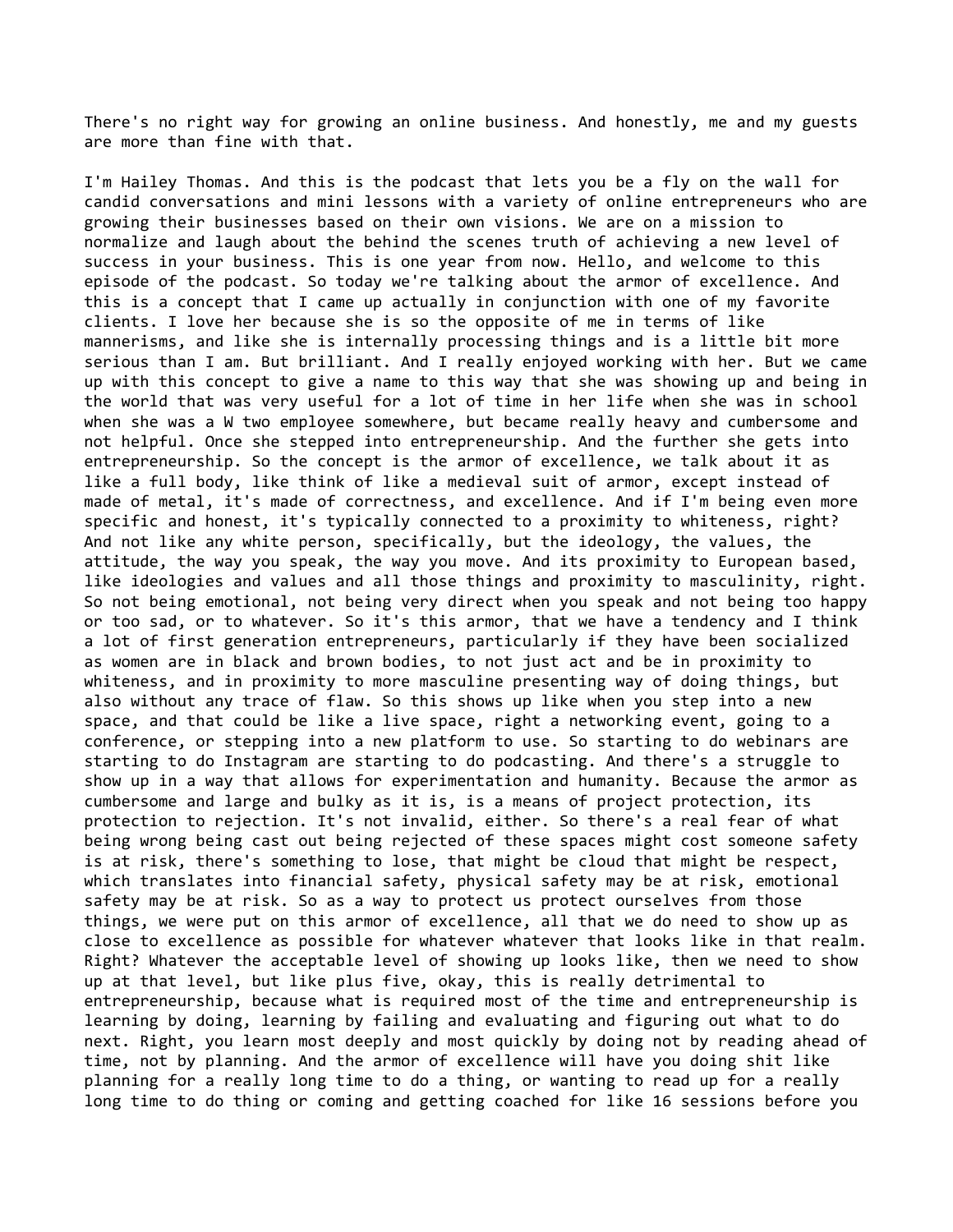go and do a thing because your brain is really concerned about the risk. So it puts the armor on the armor says we need to be there needs to be a level of excellence before we can go out and do the thing. And like I said this causes the journey of learning whenever you're building assets sets like a business when investment portfolio or real estate like by avoiding failure, it makes the whole process take longer. It's the difference between taking like a safer, more meandering route against like a hole in the ground. Or taking a more direct route

that involves some risk, like a rope bridge over the hole. It's a little risky, but it's a much more direct route. But if you've got this, like, for my own safety, I need to be excellent. It's like taking a longer way around. The armor of excellence is essentially excellence as a mean of protection and of safety. But it's like real armor because it's heavy and cumbersome and slows things down. And it takes more energy, it takes way more energy, to put a concept out there to hop on a new platform and learn as you go. That all that will take more time and more energy. If you've got an unexamined, like if you're walking around with the armor of excellence on and don't realize that that's what you're doing, then everything's gonna feel like it's taking so much more energy, it will be more tiresome. And we have these stories like the armor of excellence showing up when you've got historically, generationally. So even think about the stories inside of your family, how are you allowed to show up. So for example, inside of my family, there was a couple of rules. Growing up just in how we like physically presented ourselves, we never leave the house without earrings on. If you're a young lady, tis the rule, you always need to be, first of all, we never wore sweatpants or anything like that to school, we always had to iron our own clothes. I don't do it now anymore. But I've been ironing my own clothes for myself since like the fourth grade, fourth grade all the way through high school and I got to college. And I'm like people are wearing sweatpants. And people are just like out here wrinkled as hell, what is going on. So we've got all these rules about just generationally and my family about how to show up. Because again, the excellence was about safety. And then you also have personal stories. So stories just inside of your life, about how you might have failed or entered a new situation and been rejected. And something was at jeopardy, you lost something. And that loss was so significant, that armor of excellence went up. Okay, so there's like generational implications, systemic implications, inside your personal story implications of why you might have the armor on and make the entire journey of entrepreneurship more challenging and take longer and require more energy. But one of the first things so like, what do we do with this information like cool Haley, but what do we do? One of the first things is to recognize that you're not wrong, if you're having this experience, right. So our brains are naturally not interested in playing games, our brains are naturally not interested in taking calculated risk. And entrepreneurship is a big old game of calculated risk. If you have like multiple reasons why armor of excellence is on makes this game unfun to play. But your brain is not interested in doing that. It's interested in preserving your life. And anything that is a threat to that your brain is against. So if you have the armor of excellence on or I'm talking and you're like, Ooh, yeah, I've had that experience, I've had that experience. It's been challenging for me to show up in new ways. And I will offer even in newer levels of having wealth, and growing your business to certain levels, like past certain revenue numbers, or into certain models, feels uncomfortable to try and fail at it, because of the armor of excellence. So for example, many of my clients are going from they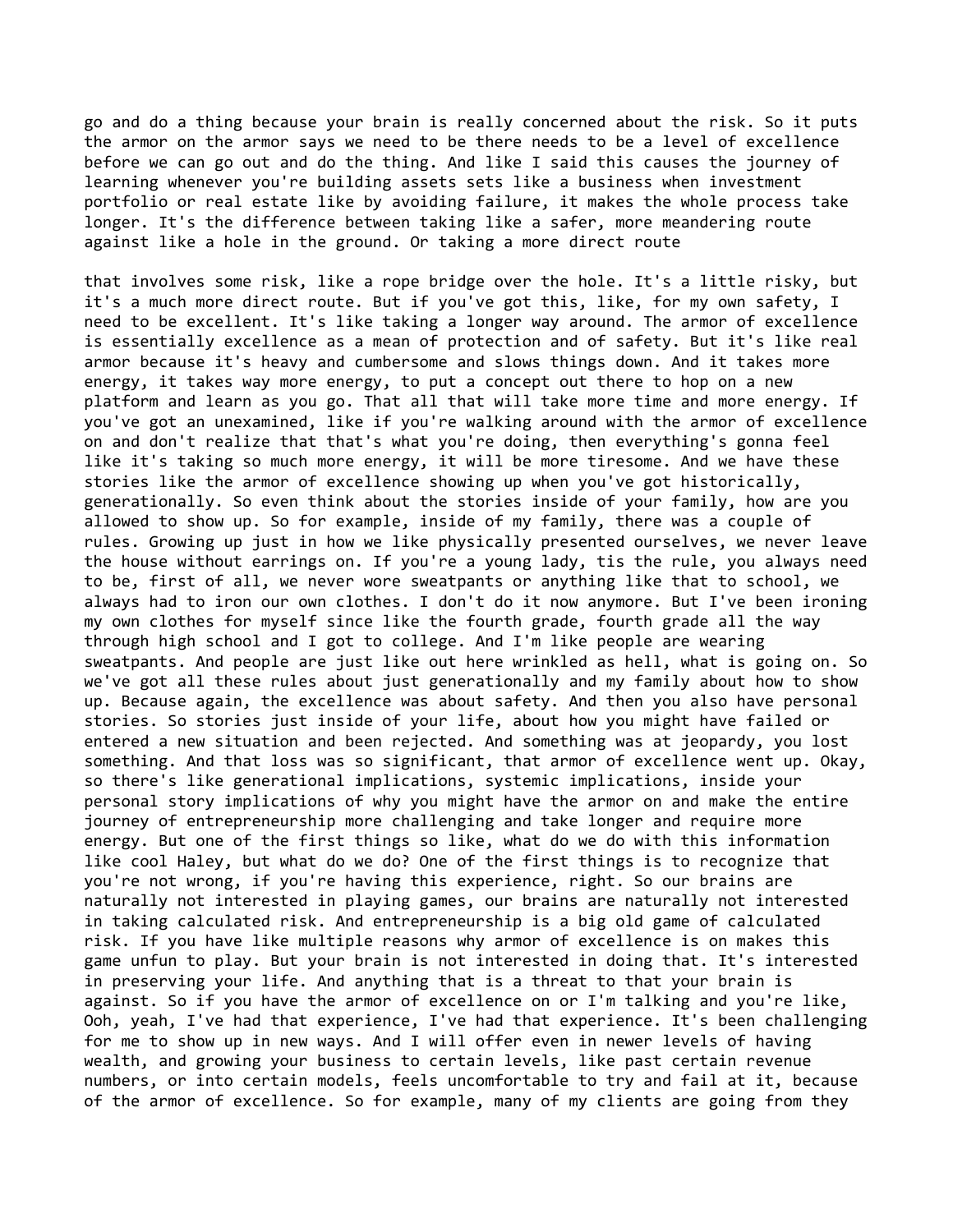run their their business, like they are the admin person, they are the project manager, they do the invoicing, they do the billing, they do all the things, and it's time to hire. But what is required to move to that next stage requires so much like risk and the ability to fail and test and iterate. They feel so uncomfortable with that process, that they will stay smaller longer. Because they have this desire for excellence as they continue to grow. But the only way to grow is like by doing it, and by virtue of doing it, it means you're gonna be failing at doing it until you learn to not fail to do it while you're doing it, particularly around hiring. So that's one of the places that it comes up. It's not just in going on to a new platform or into a new space, but also new levels of wealth, new levels of business, higher capacities for leadership and hiring and all those skills of investing or for taking on debt. That's another good one, taking on debt or editing your cash flow in a way that supports you as an entrepreneur that directly goes against the quote unquote rules of excellence and perfection. and being without flaw and not making any errors. So what are you supposed to do about the arm of excellence?

I've got a couple thoughts on this, I don't think it's as simple as when you're going to listen to this podcast, and then you're gonna like, do a journal entry, and then it'll be gone forever. And it's just rosy. But we you can do is a couple of things. One, this does not have to be a major thing. It doesn't have to be this major problem. Sometimes I think, especially when we work with coaches and really enjoy self coaching. We want to like deeply unravel every incidence of this, before we can take action, or without this arm of excellence arm and you get to just decide it's not a major thing. Yes, the arm of excellence has caused me and multiple of my clients to like recognize they need therapy, and do need to unpack some of those things. But as it pertains to your business, your main job is to notice when it's on and when it's off, and what purpose is it playing when it's on? And you're getting an Ask yourself, Do I want to take it off right now, you step in, you step out, you're like, I don't love that I'm forcing excellence on myself in a scenario that doesn't require excellence. And I'm a scenario in which excellent is actually detrimental to my learning, and you get to take it off. So that's the first thing is that this doesn't have to be a major thing. And you will just like, let me check myself, let me check myself out. The second thing is, let's not pretend that there is nothing to be afraid of, because there is your mind can be stubborn, but it's not dumb. And we're not interested in gaslighting ourselves. So be willing to hold space for your own mind. Like what is there to be afraid of? Like, what are you afraid of brain? What is the arm of excellence protecting me from speak truly speak kindly, indirectly, as those thoughts come up, don't avoid addressing them and then just like hope they go away because they will. Thirdly, in my mind, I love to see entrepreneurship as a game. And not a game like this is frivolous. But as a game of calculated risk, and learning and strategy. It's like chess, right? But play requires safety. you've ever noticed, kids that will say things like, oh, that kid grew up so fast, or that kids like a tiny adult, it's almost always because they're lacking a certain amount of safety that makes it safe for them to play, play, require safety. So find the safe places for you to take off the armor and practice being vulnerable in your business. And in your experience of entrepreneurship. Practice playing practice, showing up unpracticed not having rehearse things 1000 times, practice, curiosity practice looking like an idiot practice preparing less, right one of the most compelling learnings a client of mine recently had she's in the sports industry. Among the most compelling learnings she learned recently is she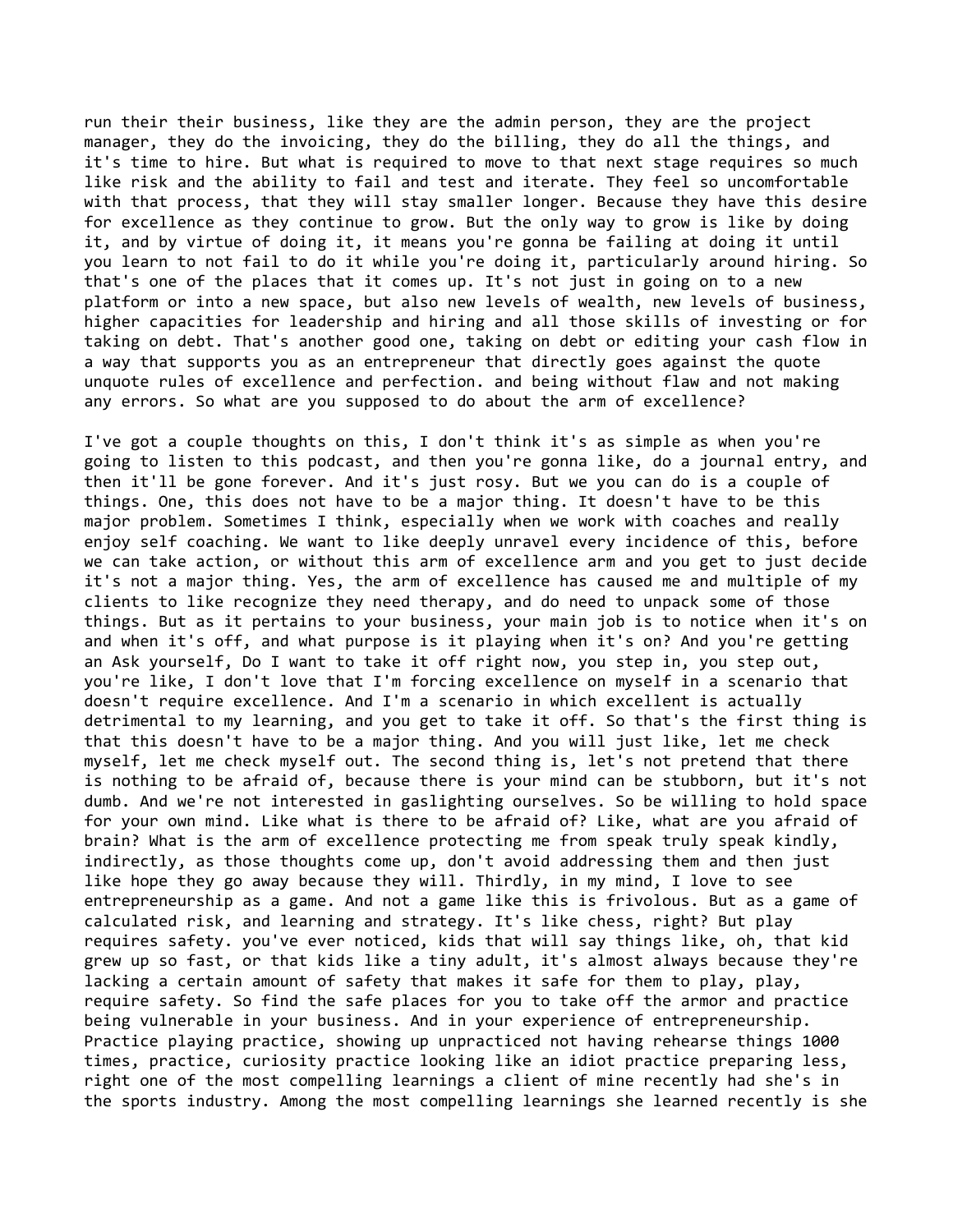said, Oh, I can research and prepare for sports analysis like half as much as I used to. And part of it, it was like she loves the game and could get into this for a long time. But she's like, Oh, I

can trust myself, and trust and I am good at my job. And I am, like, well versed in this industry and on these teams and all those things. But like, she removed the requirement of perfection and of 100% without faultiness. And then like cut down her time by like half. So this takes some time. But go and find those places. And it also feels like you're gonna die. Like feels like something's terribly wrong, and you're gonna die and be rejected, but you're not. So find those places where it's safe to do so the practice strengthens your ability to go out and do more and more without the armor on. Lastly, in terms of what to do with this, and I kind of alluded to it in that last point, but use this to your advantage. I think one of the best things about the fact that I grew up having a very specific way in which I needed to present physically a very specific way in which I needed to speak a very specific way in which I needed to stand a very specific way in which I needed to greet people and all the things is I'm really good at speaking. I really good at stepping onto a stage and being fairly commanding. I'm really good at at being at being eloquent. Not that that sentence was an example of it, but pretty good at just speaking off the cuff because of the skills that I developed from the armor of excellent. So again, we're not like, this is so terrible, and I'm so horrible. I need to get out of this. But like, oh, I actually learned a lot of really useful skills for entrepreneurship, from this armor of excellence. So recognize the skills that you have learned know that they're backing you all the time. That's just like who you are now, I just am a good speaker period. You probably speak more eloquently than you think you know more than you do. You're better prepared than you think you are and you get to use that instead. take that forward with you forever and ever be in. Those are things no one can take from you to use that to your advantage. Okay, so lastly, as I'm thinking about the armor of excellence like to me now, so for your five in business, and for a long time, this was really, really uncomfortable. I really struggled with how to show up with clients when I presented myself and was onboarding new clients or marketing or having sales calls, I felt really uncomfortable talking to my previous employer about what it is I was currently working on. And now, I don't want to say I don't care. But I believe so strongly in what I'm able to do, and so much more strongly in what my skill is, and the value of that skill, that it's, I kind of don't care. I'm not pro chaos, particularly in your business, because I just not, but to me refusing to be excellent. Like refusing the pressure of being excellent, is a sort of rebellion. It's kind of an FAQ to a set of invisible rules that says, I can't be successful unless I do things just so which is a thief of not just my time and my effort, but of my humanity. If you're perfect, you are not human. If you're perfect, you don't get to cry, or have emotions, or be sad or feel desperate or feel deeply joyful, or lazy or bored. You only have excellence. And that's a detraction from my humanity. So right off the bat, I'm uninterested in it. It also steals my ability and willingness to like trust my own instinct, and learn how to trust my instinct and learn how to listen to myself, particularly in situations where I should have set boundaries or said no to things. I only knew at first how to say yes, and how to make it look really good. But I lost this ability and willingness to like trust my own instinct. And I have gained that back now by repeatedly stepping out of the armor, taking off the armor is like refusing to battle but winning anyway. And as I look at like the landscape of